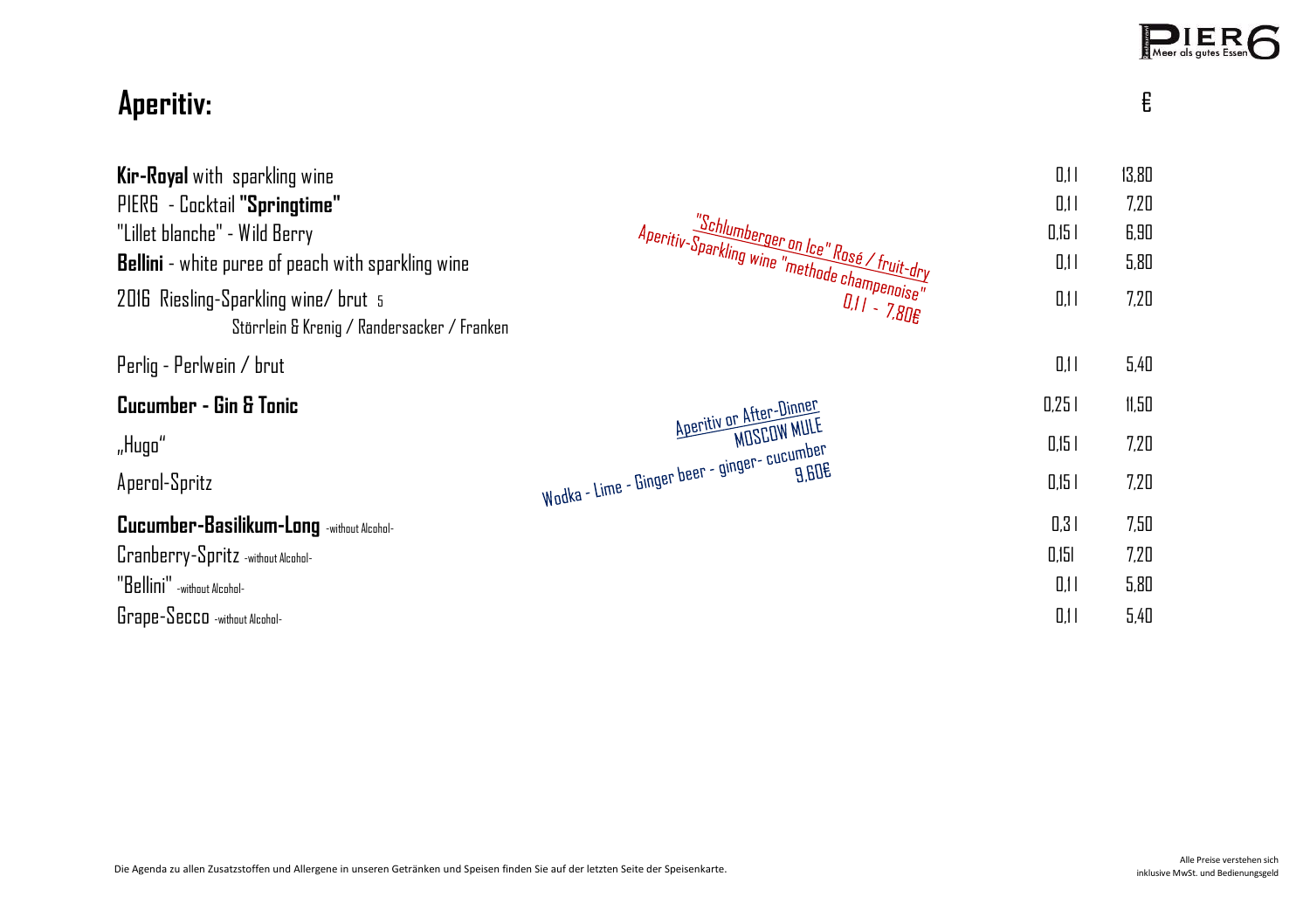

#### **Vegan 3-Course Menu**

Herb Salad homemade vinaigrette / cherry tomatoes / croutons / mixed grains

\*\*\*

Carrot Duet creamy chickpeas / falafel / arugula - pepper sauce cashew nuts / glazed leek

#### **Wine-menu**

2020 Weißburgunder medium dry Juliusspital / Würzburg / Franken  $\overline{111}$ 

\*\*\*

2020 Rosé de noir / dry Störrlein & Krenig / Randersacker / Franken  $0.11$ 

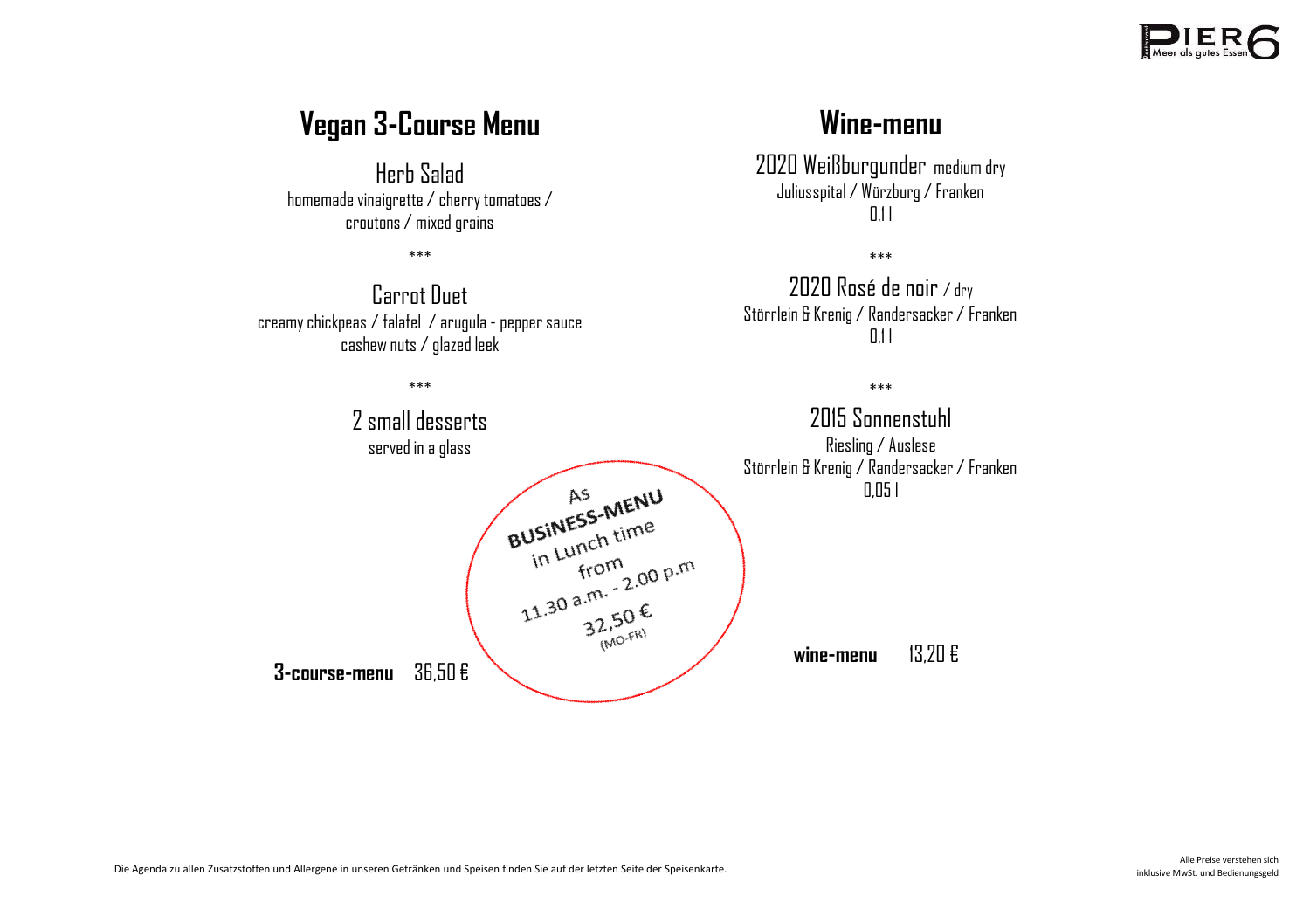

### **Connoisseur-Menu**

Caramelized Goat Cheese pear chutney / walnut foam / old balsamic / baby leaf

\*\*\*

Tomato-Peach-Soup chili / melted tomatoes

\*\*\*

Cauliflower Quartet **creamy / baked in tempura / as fried steak / marinated**  misko noodles / tomatoe pesto

\*\*\*

Sous Vide Rhubarb crumble / sorrel - soy ice cream carrot - turmeric pie

**4-course-menu** 55,50 € **3-course-menu** without soup 47,50 €

## **Wine-menu**

2020 Grauburgunder dry Heger / Ihringen / Baden  $0.11$ 

\*\*\*

2018 Pinotage/ dry Carsten Migliarina / Stellenbosch / South Africa  $0.11$ 

\*\*\*

2018 "P" - Liquer wine Früh- & Spätburgunder Stefan Breuer / Rheinhessen 0,05 l

**wine-menu** 15,20 €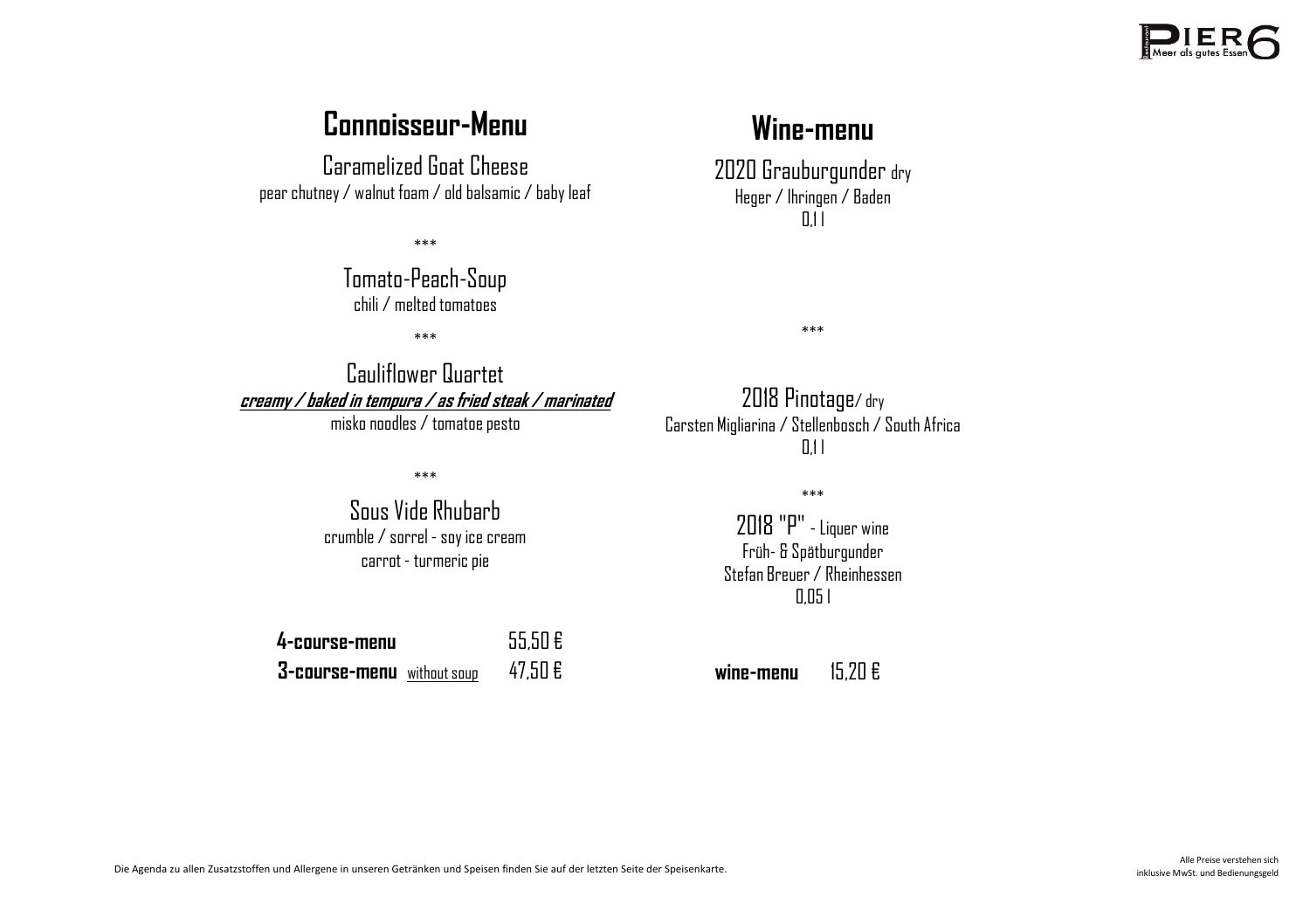

# **Starters:**

| Herb salad with house dressing<br>cherry tomato $\sqrt{c}$ croutons $\sqrt{c}$ mixed grains             | VEGAN              | 8.50  |
|---------------------------------------------------------------------------------------------------------|--------------------|-------|
| Salad of wild herbs<br>cantaloupe melon / feta cheese / roasted nuts / bread chip                       | VEGETARIAN / VEGAN | 12.60 |
| <b>Caramelized Goat Cheese</b><br>pear chutney / walnut foams / old balsamic / baby leaf                | VEGETARIAN         | 14.80 |
| "Eifeler" Tomato-Carpaccio<br>arugula / burrata cheese / basil sorbet / tomatoe vinaigrette / pine nuts | VEGETARIAN / VEGAN | 15.80 |
| Cucumber cold bowl<br>almond foam / baked peas                                                          | VEGAN              | 8.20  |
| Tomato-Peach-Soup<br>chili / melted tomatoes                                                            | VEGAN              | 8.70  |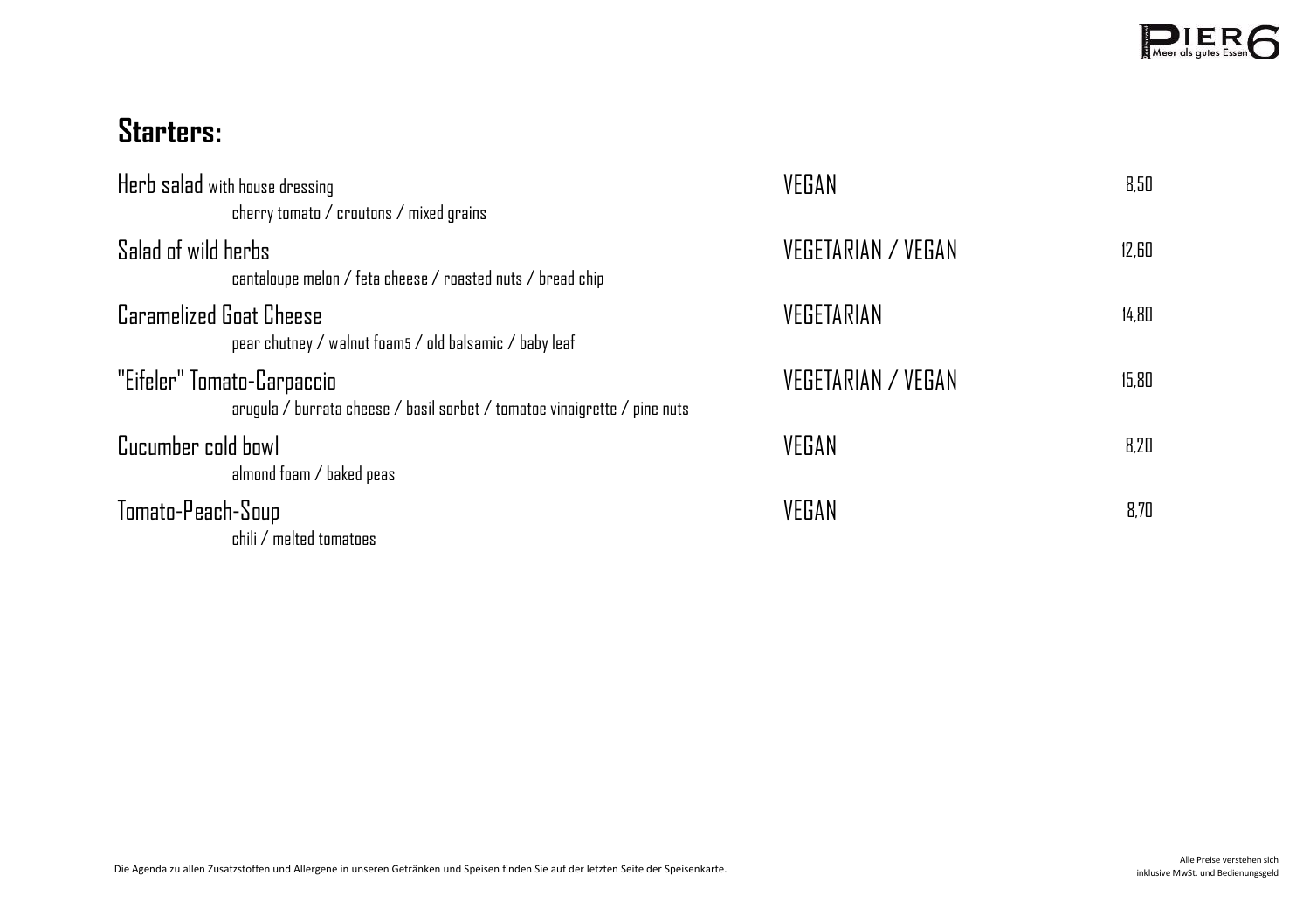| <b>Buckwheat Noodles</b> | roasted peanuts / green and white asparagus / tomatoe / tahin sauce / vegan mozzarella / red chard     | VEGAN      | 24.00 |
|--------------------------|--------------------------------------------------------------------------------------------------------|------------|-------|
|                          | supplementation with fish or meat possible<br>please ask our service team                              |            |       |
|                          | Purple Sweet Potatoe Gnocchi<br>mushrooms / zucchini /olive oil / parmesan cheese foam / fried arugula | VEGETARIAN | 23.00 |
| Springroll sweet-sour    | shiitake mushrooms / pak choi / cilantro - rice - dumplings / coconut foam                             | VEGAN      | 25.00 |
| Cauliflower Quartet      | creamy / baked in tempura / fried steak / marinated<br>misko noodles / tomato-pesto                    | VEGETARIAN | 24.00 |
| <b>Carrot Duet</b>       | creamy chickpeas / falafel / arugula - pepper sauce / cashew nuts / glazed leek                        | VEGAN      | 23.00 |
| Vegetable Lasagna        | bechamel sauce / gouda cheese / small herb salad / fried mini chicory                                  | VEGAN      | 21.00 |

**Main course:**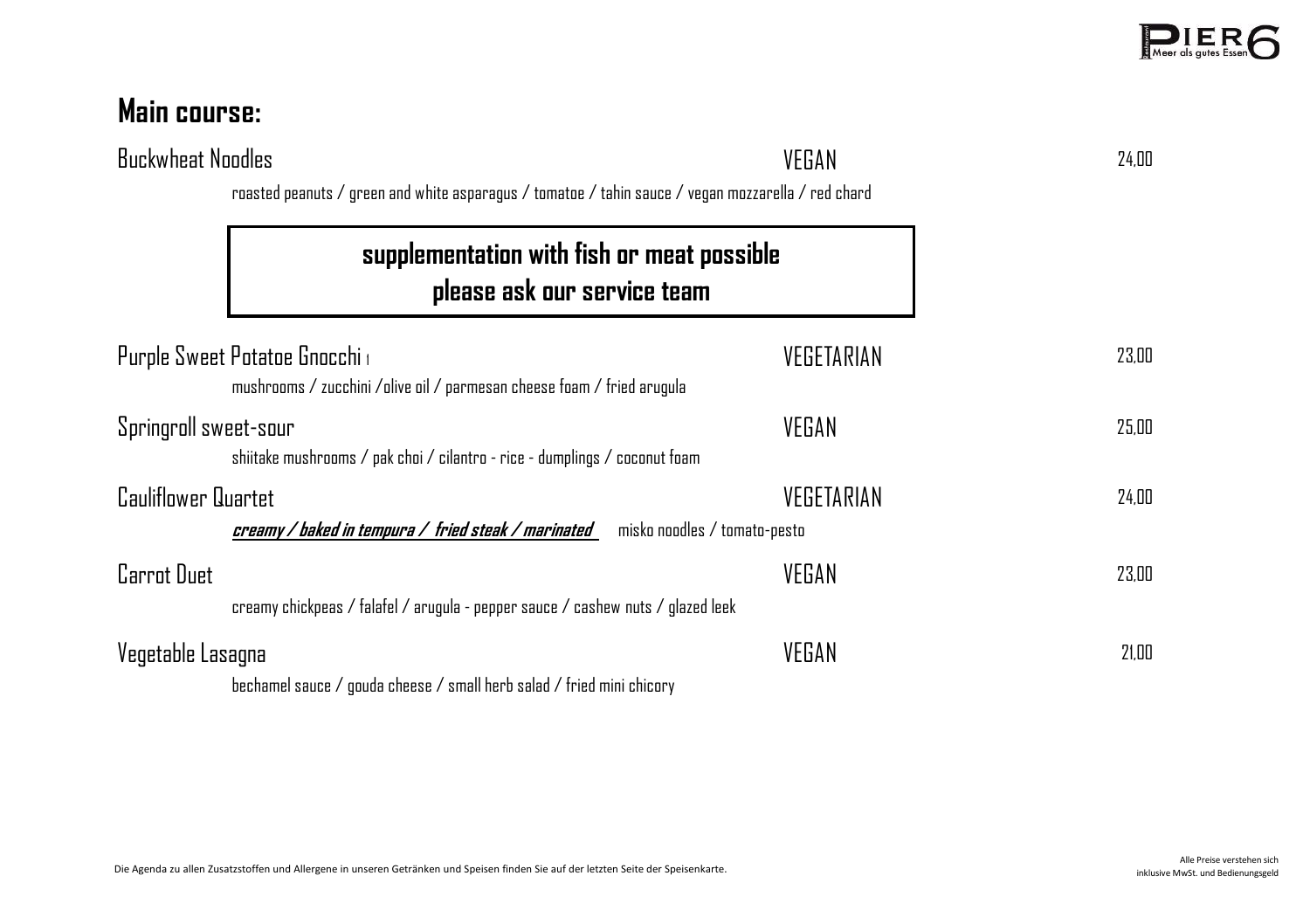| <b>Desserts:</b>                                                                                |                                                                                      |                                  |                | €             |
|-------------------------------------------------------------------------------------------------|--------------------------------------------------------------------------------------|----------------------------------|----------------|---------------|
| Strawberry-Variation<br>smoked banana ice cream / green pepper / pear chip / pistacchio crumble |                                                                                      | VEGAN                            |                | 9.80          |
| "sous vide" Rhubarb<br>crumble / sorrel-soy ice cream / carrot - turmeric / pie                 |                                                                                      | VEGAN                            |                | 10.20         |
| Different desserts - served in a glass                                                          |                                                                                      |                                  | per glass      | 3.20          |
| please order between                                                                            | *chocolate-mousse<br>* Panna Cotta<br>* white chocolate-mousse<br>* creme brûlée 2.3 | VEGAN<br>VEGAN<br>VEGAN<br>VEGAN |                |               |
| Coffee-Set<br>Espresso / creme brûlée 2,3 / franconian Brandy                                   |                                                                                      |                                  |                | 9.50          |
| Selection of cheese<br>fig-mustard 4/ grape-jelly / walnut / fruit bread 1.7.9                  |                                                                                      | VEGETARIAN                       | small<br>large | 9.70<br>14.80 |